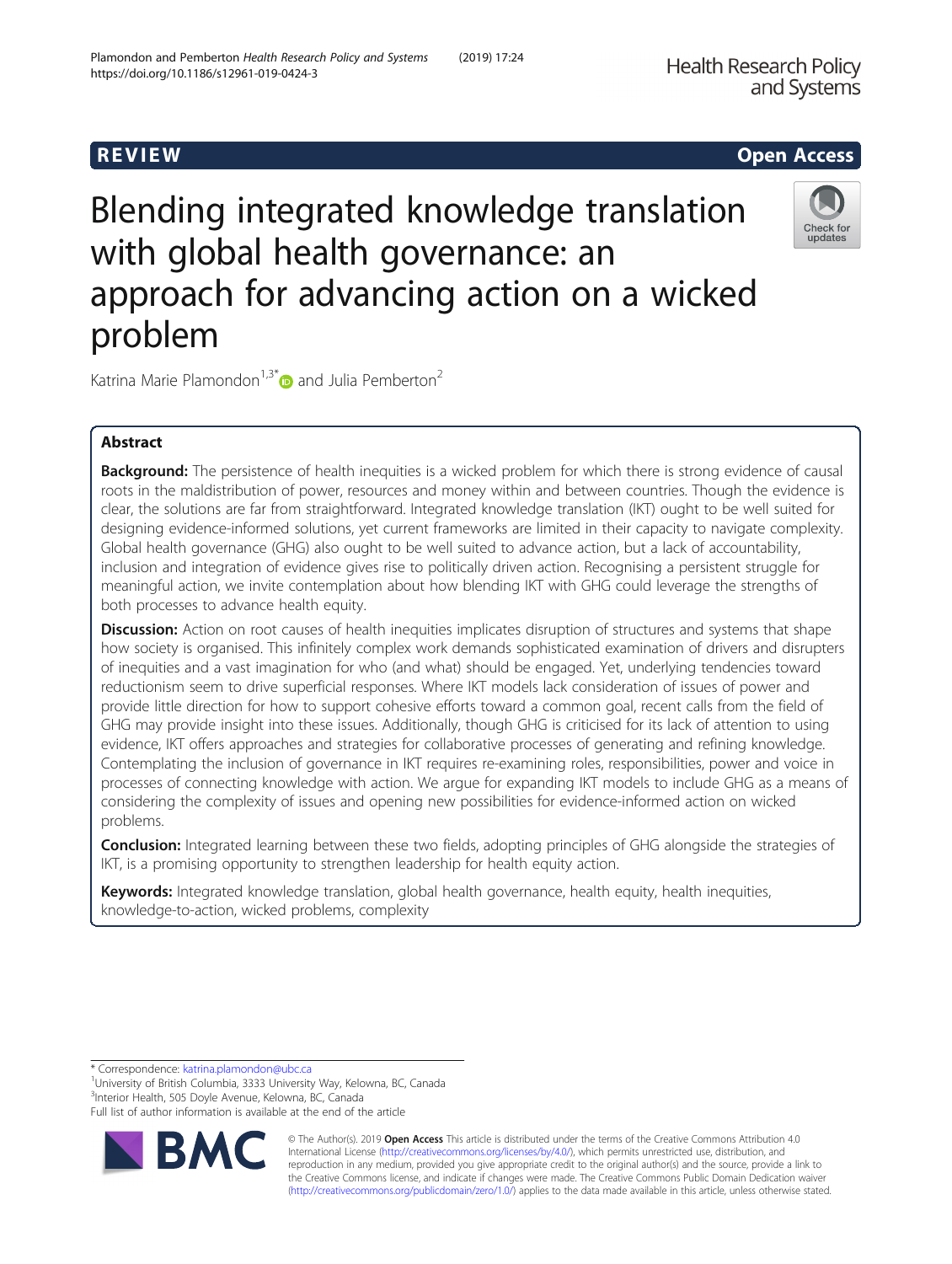#### Background

Problems described as 'wicked' earn the label from their inherent resistance to resolve; they are convoluted, reactive problems entangled in competing social interests and values  $[1, 2]$  $[1, 2]$  $[1, 2]$  $[1, 2]$  $[1, 2]$ . The persistence of health inequities  $[3, 4]$  $[3, 4]$  $[3, 4]$  $[3, 4]$  $[3, 4]$  is a wicked problem [[5](#page-7-0)] shaped by systems of power [\[5](#page-7-0)–[10](#page-7-0)] and the social and structural determinants of health [[11](#page-7-0)–[13](#page-7-0)]. Robust evidence provides clear insights into their socio-political, economic and historic causes [[14](#page-7-0)], and offers actionable policy solutions [\[15](#page-7-0)–[18](#page-8-0)], making the persistence of health inequities a knowledge-to-action problem. However, efforts to advance evidence-informed action unfold in the same systems of social and political power that disproportionately advantage the already privileged and are generative of health inequities' wicked nature. Additionally, despite recognition of their wickedness, attempts to respond often reduce health inequities into component parts, examining 'symptoms' rather than causes [[19](#page-8-0)–[21\]](#page-8-0) in ways that 'fit' with dominant political ideologies [[22](#page-8-0)–[24\]](#page-8-0). These factors fuel the wickedness and tenacity of health inequities.

The purpose of this review article is to explore the complementarities of two promising approaches of applied research and practice that might support meaningful processes for advancing evidence-informed health equity action. It began with informal conversation about our experiences as doctoral students doing research for health equity, where we found ourselves grappling with contradictions and tensions within our field. Though we witnessed a broad commitment to 'good' equity intentions, we simultaneously observed processes and leadership that contradicted the evidence on causes and applauded superficial responses to health inequities. Critically examining how to move beyond good intentions for health equity became central to both of us in our doctoral research, with Katrina focusing on integrated knowledge translation (IKT) and Julia on global health governance (GHG). As our dialogue became more purposeful and structured, we discovered that the challenges we encountered in our respective fields were met by strengths in the other. Adopting an intentionally optimistic lens, we explored how these fields might complement each other and, through deeper attentiveness to issues of political power, could collectively contribute to more productive health equity action.

We understand both IKT and GHG to be primarily concerned with processes. IKT brings together people who do and use research as equal contributors to processes of collaboratively identifying and responding to knowledge-to-action challenges [[25](#page-8-0)–[28](#page-8-0)]. Ideally, GHG brings cross-sector actors together to deliberate and guide mechanisms for resolving complex global issues through intentional collaboration [\[29](#page-8-0), [30\]](#page-8-0). Both are promising, yet the strengths of each mirror weaknesses in the other. Poor governance suffers from accountability and administrative failures, and a lack of strategy for integrating evidence-informed, contextual and tacit knowledges  $[31-33]$  $[31-33]$  $[31-33]$  $[31-33]$ . Emerging from health systems settings with clearly defined and contained contexts (e.g. clinical practice sites), IKT suffers a lack of attention to power dynamics and complexity in decision-making [[27](#page-8-0)], making it difficult to apply to 'wicked' knowledge-to-action problems. Further, despite much interest in both IKT and GHG within the field of health equity, their respective bodies of literature are disconnected.

In this article, we draw on Freire and Shor's metaphor of a 'dialogic table' [[34](#page-8-0)], inviting contemplation of how blending IKT approaches with GHG principles could support meaningful health equity action. Below, we lay a foundation for deeper, critically reflective consideration of the complementarities of IKT and GHG. We are inspired by the potential of critical pedagogy as an epistemological guide for 'how' we (society, scientists, practitioners, decision-makers, etc.) might collectively inspire transformative possibilities. In their reflective conversation about learning, Freire and Shor described a 'dialogic table' as an enabler of transformative co-learning. They suggested an "object to be known is put on the table between subjects…[who] meet around it and through it for mutual inquiry"  $([34], p. 14)$  $([34], p. 14)$  $([34], p. 14)$ . The "object to be known" in this dialogue is evidence-informed health equity action. The 'subjects of knowing', each with their own insights, knowledges (e.g. tacit, institutional, professional knowledges), evidences and epistemologies, are people situated within the fields of IKT and GHG. We set this dialogic table by discussing the wickedness of health inequities, the strengths and limitations of IKT and GHG, and how to leverage their mutually beneficial characteristics.

#### Unpacking the wickedness of health inequities

Health inequities are systematic differences in health rooted in socioeconomic and political injustices [[14](#page-7-0)]. The WHO Commission on Social Determinants of Health described health inequities as avoidable, arising from "…the conditions of daily life in which people are born, grow, live, work, and age" shaped by social, political and economic forces, and requiring response from the "whole of govern*ment*" [[14](#page-7-0)]. Evidence shows that the greater the gap between a population's richest and poorest, the greater the differences in health between them [\[3](#page-7-0), [35](#page-8-0), [36](#page-8-0)]. Unequal and unfair systems of power between and within nation states are widely recognised as driving forces in the creation of structures that disproportionately advantage some lives at the cost of others [[8](#page-7-0), [14](#page-7-0), [37\]](#page-8-0). Though the evidence about causal roots is clear, and a robust suite of tested policy recommendations widely available [\[15](#page-7-0)–[18](#page-8-0)], the implementation of policy solutions is far from straightforward. Calls for social policy reform to improve health have been documented for more than 160 years [\[38,](#page-8-0) [39\]](#page-8-0), revealing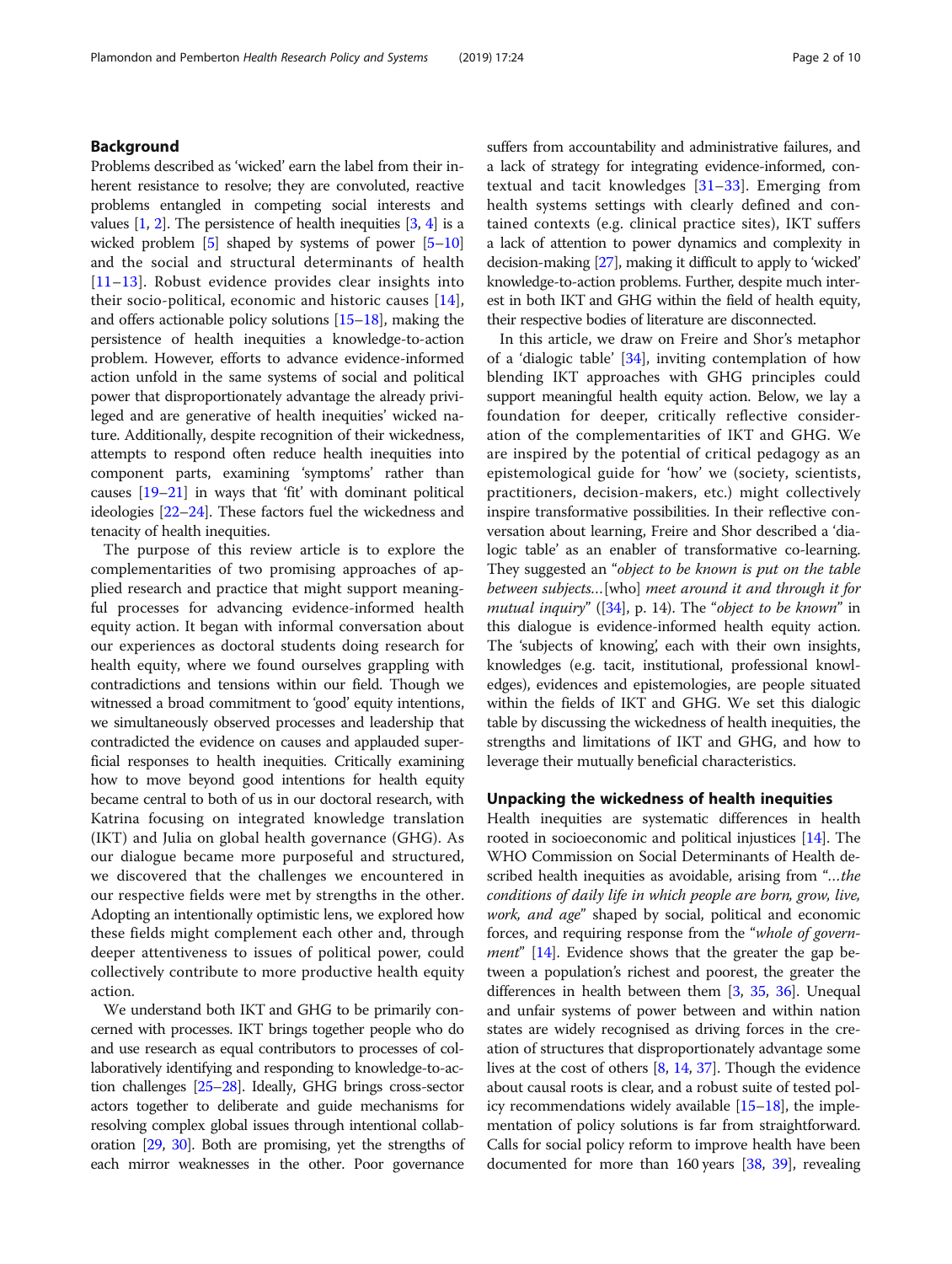deep resistance to resolve. Indeed, the causes of health inequities are tenacious because they are rooted socio-political systems and structures designed to reinforce the status quo of power distribution, locally and globally.

Connecting knowledge to action on root causes of health inequities implicates a reconstruction of the systems and structures that shape how society is organised. This infinitely complex work demands sophisticated examination of drivers and disrupters of inequities and a vast imagination for who (and what) should be engaged. This work is challenging for many reasons, not the least of which is a fundamental clash between health inequities' inherent complexity and the dominant lens through which the world is observed and responded to in the field of health and science generally. This lens involves linear, reductionist and hierarchical assumptions (Table 1) stemming from seventeenth-century mechanistic suppositions about reality [[20\]](#page-8-0). A repercussion of these assumptions is a persistent Western habit of understanding "the world as a collection of separable and thus independent units and assumes linear cause-and-effect relationships between these units, and that these relationships are reversible"  $([21]$  $([21]$ , p. 3). When these assumptions are at play, our collective capacity to recognise the depth and tenacity of root causes remains elusive.

Lending to a particularly narrowed and superficial lens through which the social determinants of health [[20\]](#page-8-0) and health inequities are framed [[24,](#page-8-0) [40\]](#page-8-0), mechanistic assumptions effectively mask complex mechanisms that entrench inequities. Rather than focusing on the intersecting nature of the social determination of health [\[41\]](#page-8-0), efforts to advance health equity under these assumptions place inordinate attention on behavioural interventions and insufficient attention on structural causes [\[42](#page-8-0), [43](#page-8-0)]. For example, even when there is agreement about causes, public health efforts tend to focus on interventions that place responsibility for health on individual behaviours [[23,](#page-8-0) [44\]](#page-8-0). Despite the recognised value of upstream and structural interventions, research shows a predominantly downstream focus in policy and public health efforts [\[24,](#page-8-0) [45](#page-8-0)–[48\]](#page-8-0). Behavioural interventions for healthy eating, for example, distract attention away from complex issues of affordability and accessibility, whereas a more structural intervention might involve advocacy to advance socially protective policy for living wages.

Further, the role of power in establishing systematic advantage and disadvantage, recognised as a pivotal driver of health inequities [\[14\]](#page-7-0), is only occasionally acknowledged and infrequently used to guide study goals and objectives [[40](#page-8-0)]. Decades of dominant neoliberal ideology [\[47\]](#page-8-0) have contributed to policy environments incompatible with the kinds of social protection known to mitigate health inequities [\[47,](#page-8-0) [49,](#page-8-0) [50\]](#page-8-0). Compounding these incompatibilities is a preoccupation with individualism and bio-behaviourism in health sciences that conflicts with the best available evidence and often distracts attention from where it might be most productive [\[24,](#page-8-0) [40](#page-8-0), [51,](#page-8-0) [52](#page-8-0)]. Whether inadvertent or strategic, the absence of power analysis in efforts to advance health equity action can undermine possibilities of uprooting the tenacious systems of power that lead to inequities.

The fields of GHG and IKT span practice, policy and research outside the confines of a particular topic. Both fields bring something important to the table in response to health inequities. Further, because of their relational nature, they both offer platforms for the kind of dialogue necessary to challenge reductionism and mitigate power imbalances. Greater integration across disciplines interested in health equity is recognised as necessary evidence-informed action for health equity [\[53](#page-8-0), [54\]](#page-8-0). If there is indeed desire and capacity to begin unravelling equity-harming structures, power and policy environments, then there is an urgent need to understand how to mobilise knowledge into action – both in terms of increasing the application of existing knowledge and informing emerging research. Unpacking these influences could provide a useful means of deconstructing underlying assumptions that lend themselves to consistent failures to advance health equity.

Table 1 Mechanistic assumptions and their application to social determinants of health<sup>a</sup>

| Assumption   | Description                                                                                                                                                                                                                                                                              | How the assumption circumvents complexity of health inequities                                                                                                                                                                                                                                         |  |
|--------------|------------------------------------------------------------------------------------------------------------------------------------------------------------------------------------------------------------------------------------------------------------------------------------------|--------------------------------------------------------------------------------------------------------------------------------------------------------------------------------------------------------------------------------------------------------------------------------------------------------|--|
| Reductionism | Assumes the whole system can be understood by identifying,<br>describing and analysing all of its constituent parts                                                                                                                                                                      | Breaks social determinants of health into separate, distinct factors<br>(rather than a set of complex intersecting factors)<br>Draws attention to symptoms or expressions of root causes that<br>are more immediately visible (e.g. considering 'race' a<br>determinant of health instead of 'racism') |  |
| Linearity    | Assumes that (1) output changes proportionally with input,<br>and (2) the effect of combined inputs can be understood<br>and predicted by dissecting the input-output relationships<br>of individual components, or a direct summative and<br>predictive cumulation of constituent parts | Simplifies interconnectedness<br>Justifies use of proxy indicators that reflect symptoms rather than<br>causes of health inequities (e.g. monitoring maternal and child<br>mortality rates as indicators of equity)                                                                                    |  |
| Hierarchy    | Assumes central power and control, which diffuses<br>systematically from proximal to more distal parts                                                                                                                                                                                   | Places responsibility for acting on health within individuals or<br>groups, rather than society<br>Legitimises a focus on health damaging behaviours rather than<br>health damaging conditions, systems or structures                                                                                  |  |

<sup>a</sup>Adapted from Jayasinghe, 2011 [\[20\]](#page-8-0)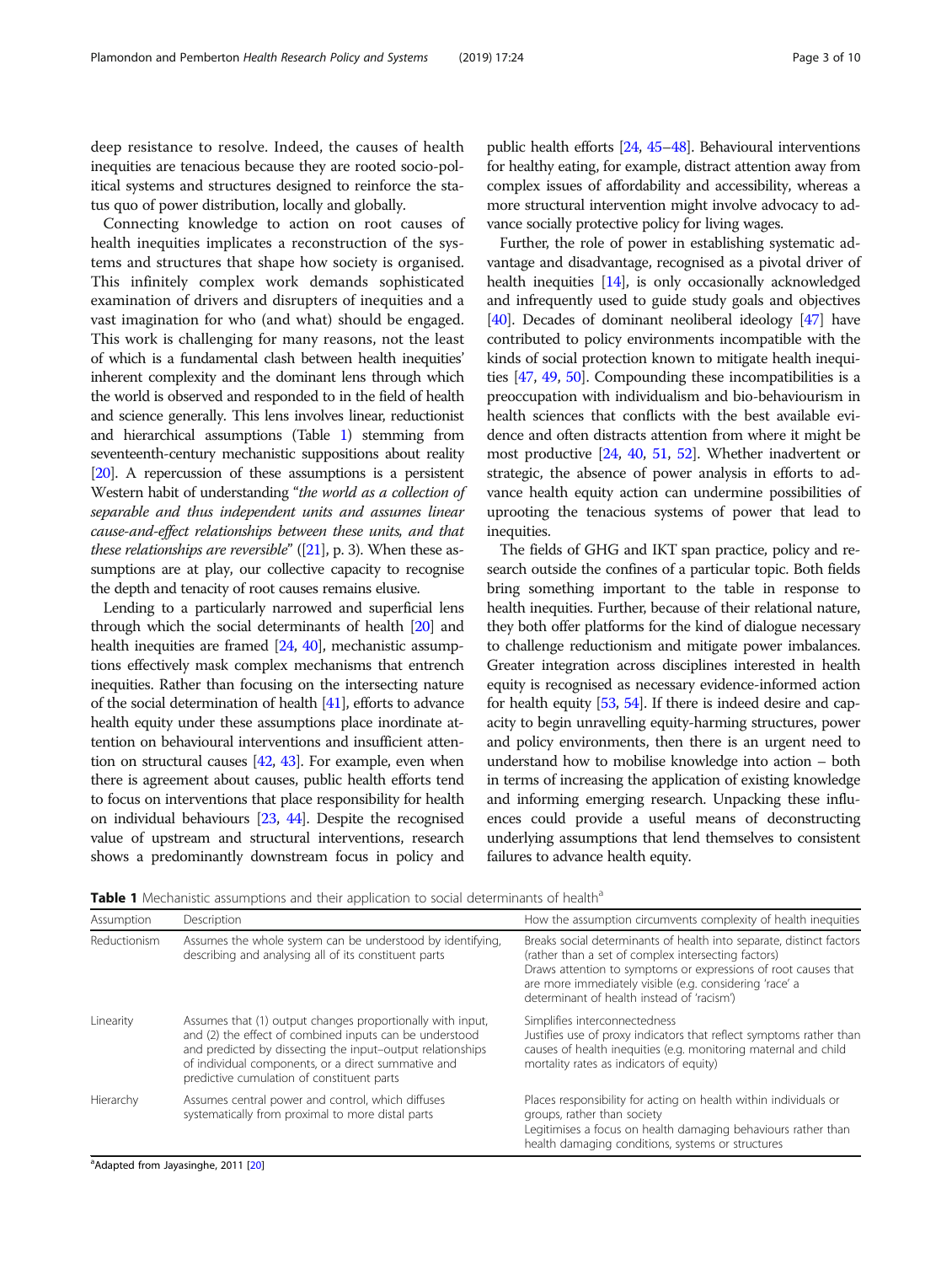#### What does IKT bring to the table?

Efforts to respond to health inequities include explicit calls for connecting research to action  $[14, 55]$  $[14, 55]$  $[14, 55]$  $[14, 55]$  $[14, 55]$ . These calls align with the growing recognition of the importance of knowledge translation (KT) [[56](#page-8-0)–[59](#page-8-0)]. IKT offers strategies for bringing diverse perspectives together to understand and respond to problems through processes of knowledge generation and refinement [[25](#page-8-0)–[27](#page-8-0)]. Inherently relational [[60](#page-8-0)], IKT is non-linear and challenges traditional notions of the dispassionate, objective 'expert researcher' [\[61\]](#page-8-0) whose work, once released into the world through scholarly publication, carries de facto impact. It involves participatory, inclusive processes where people who 'use' research work alongside people who 'do' research [\[62\]](#page-8-0). Recognising a 'social contract' between society and science, IKT brings stakeholders into a social process of problem solving through research [[63](#page-8-0)] emphasising knowledge co-production in partnership [[27](#page-8-0)]. By virtue of this collaborative approach to knowledge production, refinement and use, an IKT approach necessitates dialogue and trust building [[64](#page-8-0)–[66\]](#page-8-0). These characteristics are well suited to overcoming mechanistic assumptions by fostering 'change from within'; however, the application of IKT to wicked problems is constrained by underlying assumptions that limit the scope and scale of contexts for which it was originally envisioned.

Frameworks for IKT consistently describe it as a way of collaboratively leveraging the research processes as a means for generating context-sensitive, complexity-embracing, real-life solutions grounded in evidence. Among evolving models for IKT are encouraging innovations, such as the use of critical realism and arts in KT [\[67\]](#page-8-0), systems thinking [[68](#page-8-0)], and even reflexive frameworks for equity-focused KT [[69](#page-9-0)]. Common among these models is a recognition that "both communities [of knowledge users and producers] hold distinct norms and values but they also bring valuable knowledge to the problem; and the work of knowledge generation is done collaboratively" ([\[27](#page-8-0)], p. 620). A distinguishing feature of IKT is, however, that "knowledge users usually have the authority to invoke change in the practice or policy setting" [\[27\]](#page-8-0). This presumes that knowledge users are individual 'stakeholders' who represent particular portfolios within a health system or community setting. When the context and knowledge-to-action problem implicates social organisation and structure, however, the idea of including everyone, or even of finding just one set of stakeholders who may have authority to invoke change over some aspect of policy or practice relevant to health equity can be paralysing. The need for engaging people who can be part of decision-making mechanisms that lead to action opens a question of governance.

Although IKT models demonstrate promise for micro- (e.g. clinical practice unit) and meso- (e.g. health systems) contexts [\[70](#page-9-0)], their utility is limited when applied to the multiple, complex actors that contribute to shaping political, social and cultural environments that either drive, do nothing or disrupt wicked problems like health inequities. This is, in part, due to the difficulty of navigating meaningful engagement within the vastness of potential actors to include. Rather than focusing stake-holder analysis [[71](#page-9-0)] in a defined setting, the range of potential actors implicated in wicked problems extends to networks of knowledge producers and knowledge users, many of which are not single entities, but conglomerates that also produce multiple competing interests and values. Identifying the 'right' actors to engage could become in and of itself a wicked problem, resistant to resolve and surely beyond the scope of any individual study or programme of research. Further, these models lack direction for how to achieve cohesiveness toward a common goal. Additionally, despite a need for evidence-informed policy and practice for health [\[14,](#page-7-0) [17\]](#page-8-0), there are few examples of using IKT approaches to respond to wicked problems. These features that constrain the application of IKT in the face of wicked problems could be redressed through adoption of the principles of GHG, particularly its mechanisms of legitimacy and collaboration between multi-sector transnational actors, with an emphasis on civil society.

#### What does GHG bring to the table?

As a reaction to the intensifying wickedness of health problems that defy state borders, governance processes consist of stakeholders working through formal international institutions both within and across borders. Heavily influenced by major globalisation events such as HIV/AIDS and SARS, current mechanisms and processes for GHG stem from the disciplines of political science, health economics and health policy [\[72,](#page-9-0) [73\]](#page-9-0). In the absence of a singular global government, GHG platforms convene a plurality of major actors to define shared values, establish standards and regulatory frameworks, set priorities, mobilise and align resources, and promote research. GHG often requires individual governments to forgo aspects of their individual sovereignty in order to collaborate and participate with international agencies such as WHO [\[74\]](#page-9-0). For example, the WHO International Health Regulations establishes standards for how individual countries respond to international health risks [[75](#page-9-0)]. These regulations refer to the need for the Director-General of WHO to consider scientific evidence, but do not provide recommendations for how this evidence could inform decision-making.

Ultimately, GHG is a polycentric system that provides a mechanism for collective decision-making for improved health through the interplay of different institutional forms and actors at different levels in pursuit of common goals [[29,](#page-8-0) [73](#page-9-0), [76](#page-9-0)]. The imperfect decision-making processes of GHG are, however, embedded in historical and socio-political contexts of colonialism and heavily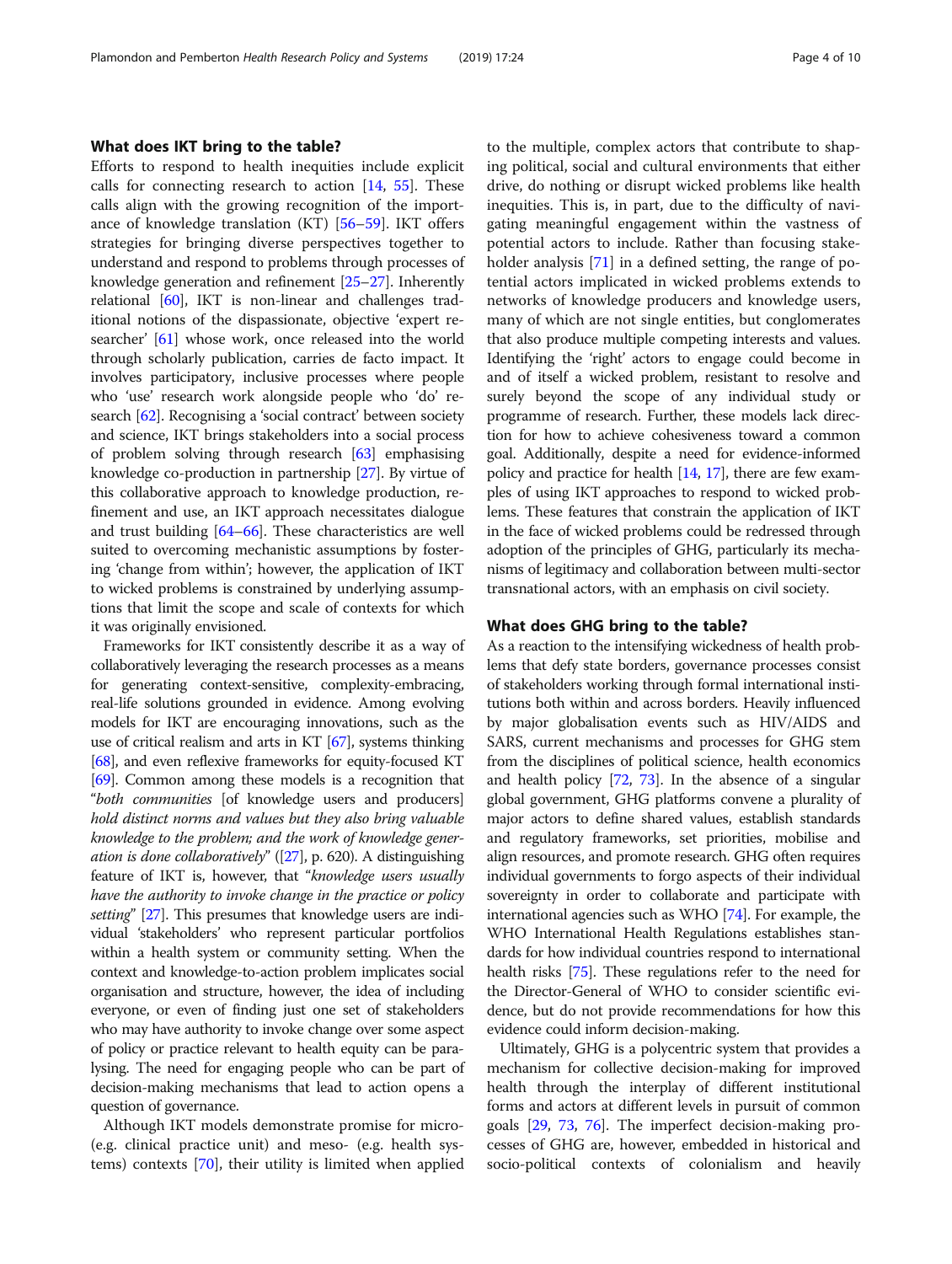influenced by power relationships, values, norms, organisational structures and resources. GHG is political; it can serve to reinforce or challenge existing institutional exclusion and power inequalities and has direct impacts on health system equity whereby the decisions made through GHG processes shape who accesses benefits and whose voices are heard [[77](#page-9-0)]. Continued processes of globalisation and increasing influence of private sector actors in global health bring new layers of political power to the governance scene [\[78\]](#page-9-0), while innovations in technology, data, communications and networks open possibilities for reimagining the mechanisms and processes relied upon post World War II [\[79\]](#page-9-0). The time is ripe for reimagining how GHG might better support collective responses to global problems.

At the turn of the twenty-first century, health sectors worldwide were acutely aware of their limited capacity to deal with emerging challenges in isolation. Global vulnerability to pandemics, climate change and political instability all contribute to a growing recognition of a need for multi-sectorial action and broad public and private partnerships at national and international levels [[74\]](#page-9-0). Further, civil society and political leaders are challenging notions of an isolated, technocratic health sector and call for more unified attention to issues of equity and human rights [\[73](#page-9-0)]. Society writ large voiced a desire to be part of the political sphere that shapes their life circumstances, opportunities and experiences of health and healthcare. In response to a confluence of heightened awareness of the globalised nature of health issues and growing demand for collective responses, complex networks of international agencies and philanthropic foundations collaborated to set global targets for progress toward a more equitable word through the Millennium Development Goals and the more recent Sustainable Development Goals [\[33,](#page-8-0) [80\]](#page-9-0). These and other examples of governance for health equity (e.g. the WHO Commission on Social Determinants of Health) are key demonstrations of the kinds of platforms and mechanisms GHG offers. Importantly, these mechanisms also demonstrate how the legacy of colonialism contributes to health equity failures.

Global health crises exemplify how health equity is tied up to socio-political and economic contexts, including the histories of colonisation. The 2014–2016 Ebola epidemic is an important example of the consequences of governance failures. As outbreaks emerged, the world witnessed vulnerabilities and fragmentation in public service sectors that became determinants of who lived and who died – revealing intense inequities between and within countries [[81](#page-9-0)–[83\]](#page-9-0). Leaders in health systems and governments alike recognised the need for strong global institutions, mechanisms and funding for development of global public goods that contribute to resolving global health threats. In the case of the Ebola crisis, GHG leadership (e.g. WHO) failed to respond in a timely manner, which lead to other key actors stepping up to fill the leadership gap. The response was openly criticised as "too little too late" to halt an epidemic reflective of the "pathology of society and the global and political architecture" [[84](#page-9-0)]. Like many contemporary GHG challenges, this crisis unfolded through the legacy of colonialism [\[85\]](#page-9-0) that holds the roots of inequities in place. By revealing the differential value placed on human life globally, these failures illuminated the tenacious nature of health inequities and the lack of political will to uproot their causes.

While GHG provides a platform for responding to wicked problems through global collaboration, cooperation and leadership among a diverse set of actors, GHG deliverables still lack strategies to ensure evidence- [[86](#page-9-0)] and equity-informed [[87](#page-9-0)] policy, practice and decision-making. The 2014 Lancet–University of Oslo Commission on Global Governance for Health also pushed for evidence- and equity-informed GHG, recommending mandatory health equity impact assessments for all global institutions and strengthened sanctions against non-state actors for rights violations [\[88\]](#page-9-0). Surprisingly, there are few examples of looking to IKT to support processes for the same [\[89](#page-9-0)]. Shared governance and public dialogue about our social and economic architecture is needed [\[90\]](#page-9-0), where public moral norms can be re-constructed and internalised (e.g. recreating constructs of health equity as a public good). IKT approaches and strategies could support this kind of dialogue in engaged, inclusive ways that support connecting this kind of evidence and other knowledges with action. In Table [2,](#page-5-0) we offer an overview of recognized steps in the knowledge-to-action cycle [\[25\]](#page-8-0) alongside complementary GHG processes and mechanisms. This blended IKT–GHG approach, done alongside a critical examination of power, presents a promising pathway toward health equity action.

### Additional 'objects' of consideration on this dialogic table

In addition to our interest in leveraging the relational-dialogic nature of GHG and IKT to counter reductionism and mitigate power imbalances, we propose placing a few additional objects on this dialogic table, namely accountability, leadership and inclusion. It is beyond the scope of this discussion to resolve the intricacies of any of these issues, but we hope that they serve as sparks for continued dialogue and reflection. In GHG, the lack of accountability of major global health organisations (i.e. WHO), and its relationship to systems of power, has been a significant challenge [\[74](#page-9-0)]. Unclear accountabilities, particularly for leadership, can play a role in legitimising investments in research, IKT, or policy in ways that overlook evidence about causal roots or reinforce inequitable power dynamics. Without frank acknowledgement of the legacies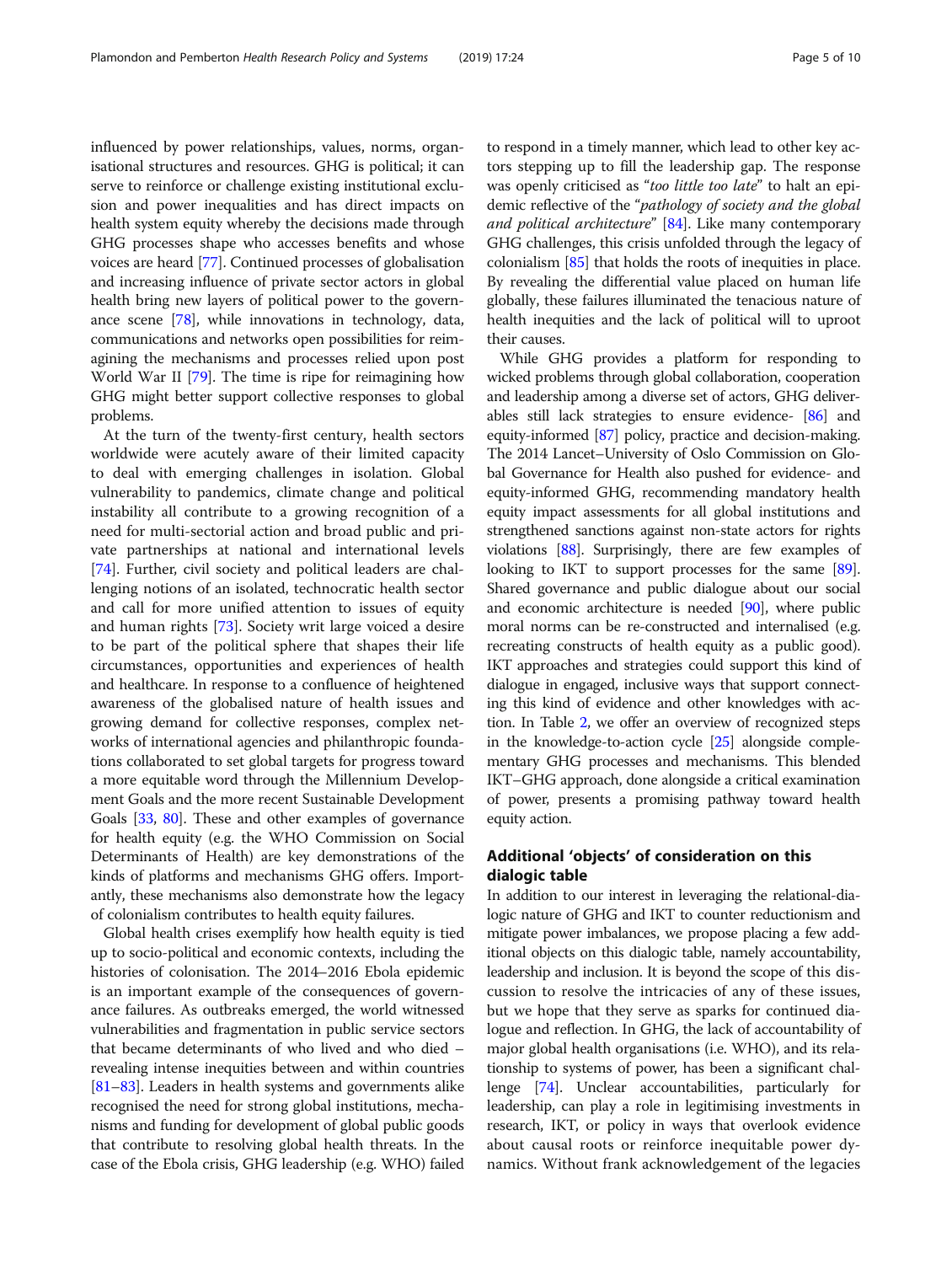| lai iai appidaci i                                                          |                                                                                                                                                                                                                                                                                                                                                                                                                                                                                                                                                                                                                                                                                                                                                                                                                                                                                                                                                                                                                   |                                                                                                                                                                                                                                                                                                                          |
|-----------------------------------------------------------------------------|-------------------------------------------------------------------------------------------------------------------------------------------------------------------------------------------------------------------------------------------------------------------------------------------------------------------------------------------------------------------------------------------------------------------------------------------------------------------------------------------------------------------------------------------------------------------------------------------------------------------------------------------------------------------------------------------------------------------------------------------------------------------------------------------------------------------------------------------------------------------------------------------------------------------------------------------------------------------------------------------------------------------|--------------------------------------------------------------------------------------------------------------------------------------------------------------------------------------------------------------------------------------------------------------------------------------------------------------------------|
| Moments in the IKT cycle                                                    | Complementary GHG processes and mechanisms                                                                                                                                                                                                                                                                                                                                                                                                                                                                                                                                                                                                                                                                                                                                                                                                                                                                                                                                                                        | Examining Power in an IKT-GHG Approach                                                                                                                                                                                                                                                                                   |
| Identify problem and identify, review,<br>select knowledge                  | Governance bodies that work together to identify<br>problems and knowledge<br>Consideration of the composition of non-traditional                                                                                                                                                                                                                                                                                                                                                                                                                                                                                                                                                                                                                                                                                                                                                                                                                                                                                 | Taking steps to balance power between global<br>North and global South<br>Promoting transparency and accountability in                                                                                                                                                                                                   |
| Adapt knowledge to local context                                            | actors, such as civil society and private sector, in<br>governance bodies<br>Guidance for meaningful engagement between<br>actors, particularly in shared governance models<br>Promising example: GAVI mitigates known global<br>power imbalances through the composition of<br>their Board, which includes 9 neutral individuals<br>who speak to public interests, 5 government<br>representatives each from donor and recipient<br>countries, 1 expert in research and technology,<br>1 industry representative each from the global<br>South and global North, 1 civil society<br>representative, and 1 representative each from<br>WHO, UNICEF, World Bank and Bill & Melinda<br>Gates Foundation                                                                                                                                                                                                                                                                                                             | decision-making about the composition of<br>governance bodies<br>Attentiveness to how particular ways of framing<br>health and governance influences how a<br>'problem' is being understood<br>Attentiveness to how historical conditions and<br>power dynamics privilege particular assumptions                         |
| Assess barriers to knowledge use<br>Select, tailor, implement interventions | Guidance on how to resolve discrepant norms<br>and values between engaged actors<br>Guidance on how to ensure legitimacy of<br>leadership<br>Guidance on how political will and power influence<br>this process<br>Platforms for coordinating global-level responses to<br>wicked problems<br>Promising example: The Lancet Commission on GHG<br>offered specific recommendations for governance<br>mechanisms and processes, with detailed calls to<br>make the examination of issues of power an explicit<br>responsibility of GHG. They called for attention to<br>democratic deficit, institutional and structural<br>inflexibility, strengthened accountability, identification<br>and involvement of missing institutions and voices,<br>and to create a policy space for health. Their report<br>offers specific guidance on how to do so. Among<br>the Commission's recommendations were specific<br>mechanisms, including a proposed UN<br>Multi-stakeholder Platform on Global Governance<br>for Health | Attentiveness to how historical conditions and<br>power dynamics give rise to inequities in<br>inclusion and voice<br>Exploration of how processes of historical<br>exclusion (e.g. due to race, class, gender,<br>Indigeneity, etc.) can be mitigated                                                                   |
| Monitor knowledge use<br>Evaluate outcomes<br>Sustain knowledge use         | Generation and maintenance of mechanisms provide<br>infrastructure for monitoring and evaluation<br>Norms and expectations for transparency in<br>decision-making<br>Promising example: Two advisory bodies, the<br>Technical Review Panel and a Technical Evaluation<br>Reference Group, provide independent audit and<br>monitoring of programmes funded by the GFATM.<br>Their reports highlight lessons learned from funding<br>requests and reviews, including perspectives of<br>applicants, technical partners, the Secretariat and<br>the Board. They consist of external experts in HIV,<br>TB and malaria as well as experts in human rights,<br>gender, health systems and sustainable financing.<br>Their reports are made publicly available through<br>the GFATM website                                                                                                                                                                                                                            | Attentiveness to who decides what knowledge<br>count as legitimate<br>Attentiveness to who decides what outcomes<br>count as legitimate<br>Consideration of who owns knowledge, with<br>efforts to promote publicly owned and<br>accessible data<br>Attentiveness to equitable distribution of<br>resources and benefits |

<span id="page-5-0"></span>**Table 2** Blending processes and mechanisms for a blended integrated knowledge translation (IKT) – global health governance (GHG) approach

of colonisation, and particularly at a time when neoliberal reason and monetisation of socio-political processes undermine democratic governance [\[85](#page-9-0), [91](#page-9-0)], it is insufficient to assume health equity is the responsibility of governments, government agencies or civil society, nor of international institutions, such as WHO or United

Nations, whose political leverage falls under the shadow of powerful financial bodies such as the World Trade Organization, International Monetary Fund, World Bank and, more recently, influential and well-endowed philanthropic foundations such as the Bill & Melinda Gates Foundation [[78](#page-9-0), [79](#page-9-0)]. Neither can the roles, responsibilities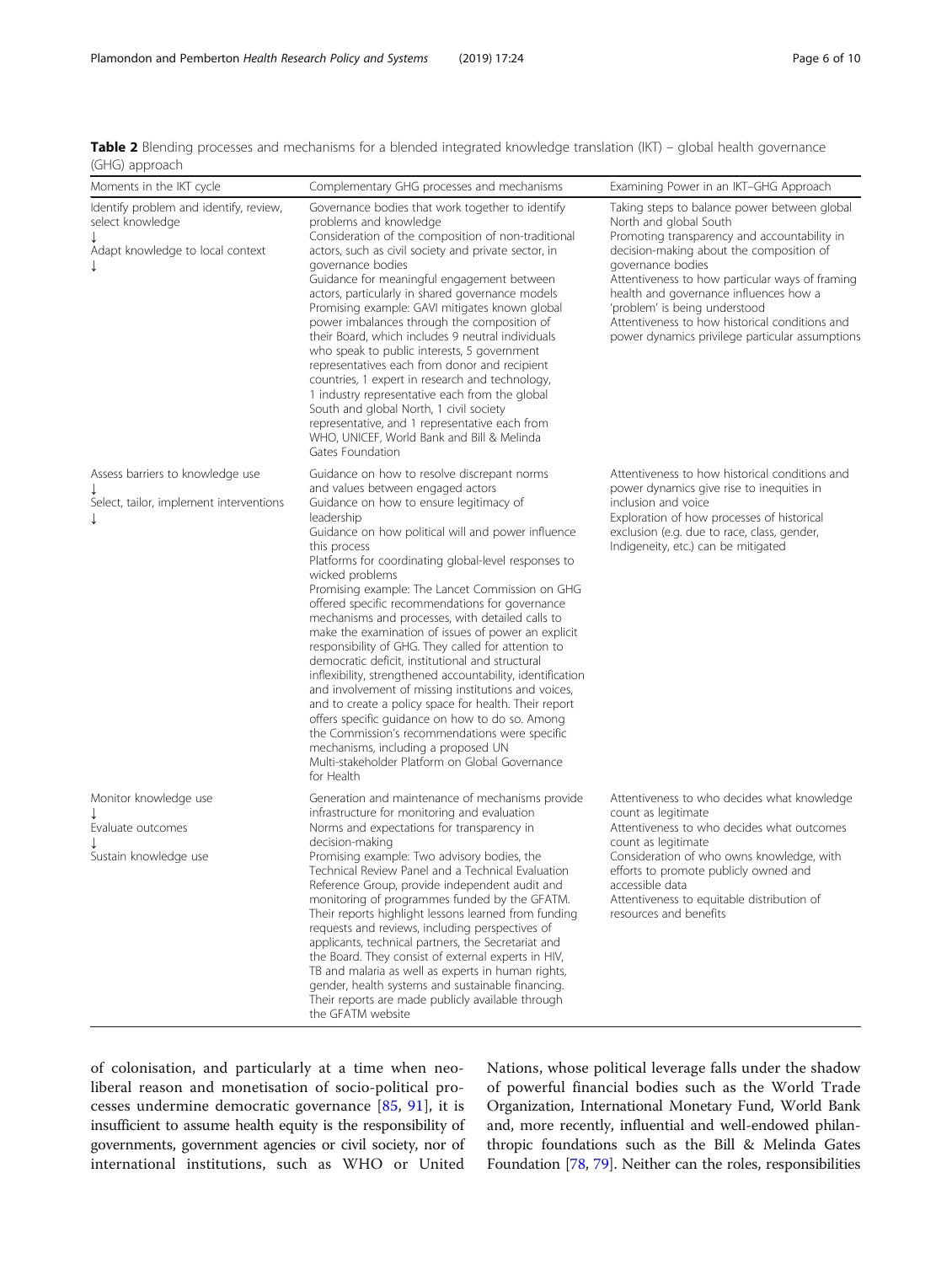and accountabilities of 'researchers' and 'research users' in IKT be simply assumed because they agree to work together. These are critical considerations in moving toward evidence-informed, equitable governance for health equity action.

Systems for enabling accountability and transparency must be agreed to, which raises questions of meaningful participation and responsibility [\[30\]](#page-8-0). Despite intense imbalances in power and interests, the challenge for GHG and IKT strategists alike will be to engage a plurality of actors in ways that enable collective agreement on a common goal. Accountability extends to issues of inclusion and exclusion and how power is distributed. Though inclusion is widely recognised as important for GHG and KT, how to achieve it is elusive. Global events exemplify ways in which civil society is pushing back on systems of exclusion, voicing a desire to transform what are, in essence, governance processes. Responses to global health issues evolve in politicised systems that exclude the voices of those most burdened by health inequities [[92](#page-9-0)]. The Idle-No-More [[93](#page-9-0)], Occupy [[94](#page-9-0)], Black Lives Matter [[95](#page-9-0)] and the more recent #metoo movements share a common outcry for justice and equity in society, pointing to the inequities generated by power and policy structures that systematically privilege the wealthy and White. Collectively, these movements reflect a growing public demand for politics of inclusion where government and non-government actors are held accountable for the consequences of their action (or inaction). They are demonstrative of how intricately tied up health inequities are in complex, competing systems of power within which there is a need for critical analysis and mitigation.

Further, the likelihood of understanding complexity becomes much greater by directly fostering balanced representation that includes a pluralism of voices. On a larger scale, this is reflected in the evolution of the major GHG players in the world. Historically, WHO and the World Bank have been primarily responsible for GHG, but given the significant frustration with each of these institutions' poor GHG, two new organisations have risen, namely The Global Fund for AIDS, TB, and Malaria (GFATM) and Global Alliance for Vaccines and Immunization (GAVI); what separates these two institutions from their counter parts are their commitment to GHG. These commitments include a wider, more inclusive, Board of Governors (civil society, the private sector, and philanthropic organisations), as well as providing clear and transparent (i.e. publicly available) decision-making regarding funding decisions and priority-setting processes. Both organisations rely on external review for their accountability for decision-making processes like funding decisions. We believe that theory and practice in both IKT and GHG would benefit from these new examples of creating organisations that work toward governance models based on inclusion, voice, transparency and accountability. Without clear leadership and a commitment to accountability through transparency by all global health actors, the current response to health inequities will be ad hoc and exclusive of these civil society voices, as well as highly fragmented with little to no formal mandate between the players. Importantly, the response would be at risk of remaining distracted by the tendency to focus on symptoms rather than causes.

As the field of IKT evolves, so too do opportunities for theory and practice refinement. Governance processes could enhance current IKT frameworks to open considerations of how to weave evidence into decision-making while acknowledging conflicting norms and values within the political sphere under which it operates. Using shared health governance theory to drive this examination can contribute to more transparent and equity-centred approaches to understanding how these norms and values shape health problems [[90](#page-9-0)]. Expanding IKT models to include governance would require re-examining legitimacy, transparency, power and inclusion in the process of connecting knowledge with action. This broader conceptualisation extends the application of IKT into a complex public sphere, across domains and outside the control or context of any one institution or set of actors. We are much more likely to approach understanding complexity through systems of inclusion that directly engage multiple socio-political arenas. Systems of inclusion can be explicitly addressed by adopting principles of GHG alongside the strategies of IKT.

Exploring a blended IKT–GHG approach could extend insights from the success of IKT in clinical and health systems settings [\[70](#page-9-0), [96\]](#page-9-0) to wicked problems. This approach could illuminate new ways of thinking about how we might influence the trajectory of wicked problems to fair, equitable governance informed by high quality, rigorous and relevant research. In the example we offer here, of moving toward health equity, IKT implicates an all-of-society approach because the root causes involve all of society. IKT models already acknowledge the process of connecting knowledge with action as inherently social, but this is often used as a way to describe the processes involved in well-defined settings. Wicked problems are not confined to singular contexts. Although attending to social processes are important, they need to be considered in the broader sphere of how society is organised. This means thinking about and connecting the best available knowledge about a wicked problem to evidence-informed action as a 'public good, wherein the process is integrated as part of the social ' fabric around which communities are organised. We believe broadening the application of approaches to IKT across multiple layers of complex social interactions can support evidence-informed influence and, again, GHG can support the achievement of coherency in doing so.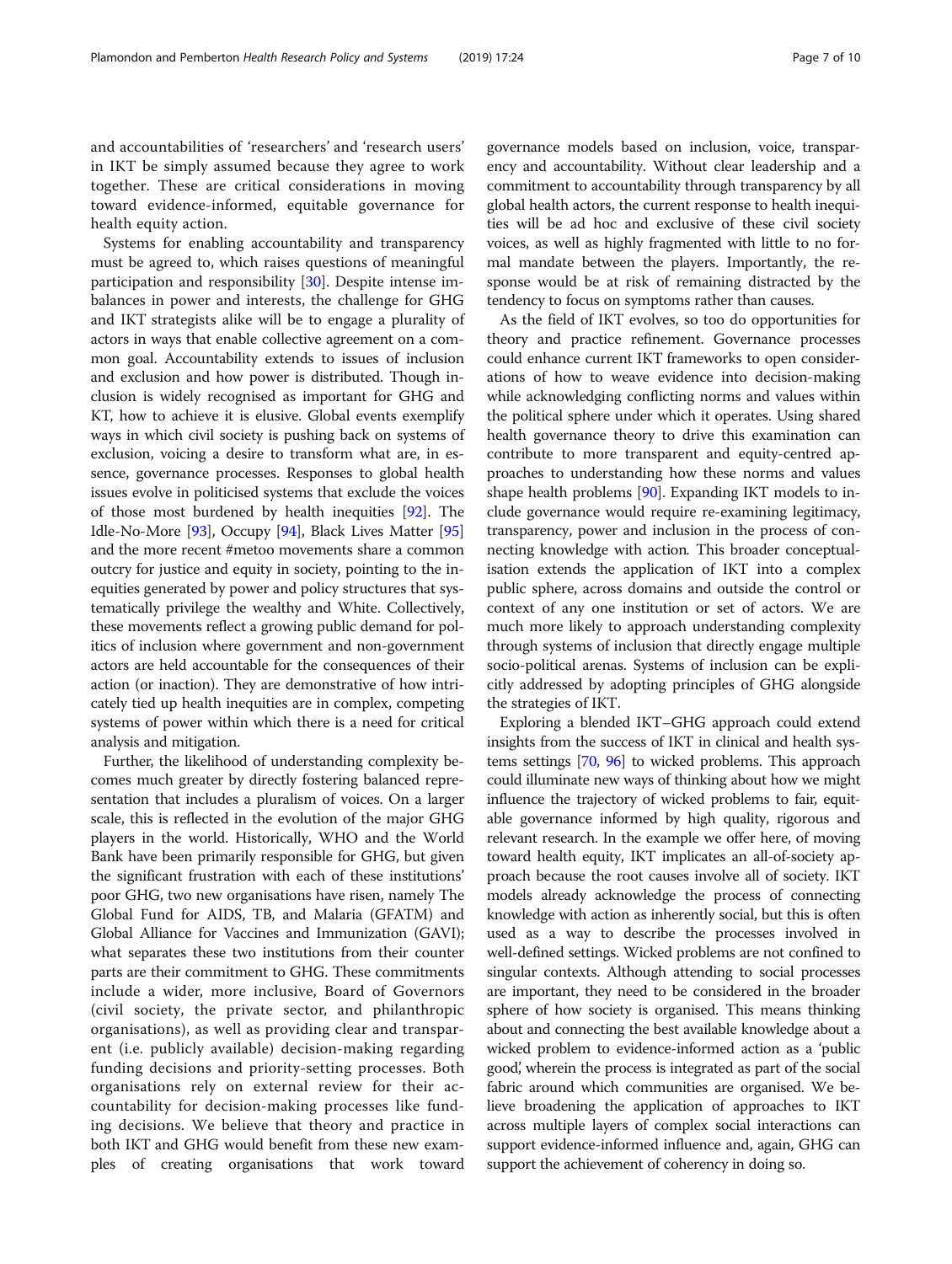#### <span id="page-7-0"></span>Conclusion

In this article, we set a dialogic table to explore how blending principles of GHG with IKT strategies could leverage the strengths of both, enhancing the possibility for effective and evidence-informed answers to wicked problems. We situated this table in a global political economy that unfairly distributes power, resources and money. By focusing on explicit examination of power and overcoming mechanistic assumptions that draw attention away from the root causes of health inequities, there is tremendous potential to be leveraged in a combined IKT and GHG approach. Such an approach would require leadership from academic, policy and civil society arenas wherein existing GHG platforms explicitly embrace a commitment to connecting knowledge (evidence about causes) with action. We encourage those pursuing an IKT–GHG approach to engage in bold and inclusive dialogue about how socio-political histories (e.g. colonisation) are at play in the ways they frame or respond to health inequities. In contemplating governance-focused IKT, actors involved in advancing health equity can take promising steps toward inclusion of a broad spectrum of actors and a pathway for stimulating the collective agency needed to affect change on this wicked problem.

#### Abbreviations

GHG: global health governance; IKT: integrated knowledge translation; KT: knowledge translation

#### Acknowledgements

We wish to acknowledge the mentorship, encouragement and scholarly guidance we receive from our supervisory committees as doctoral candidates. For KP, at the University of British Columbia, this includes Dr Joan Bottorff, Dr Susana Caxaj, Dr Ian Graham, and Dr Michael Burgess. For JP, at McMaster University, this includes Dr Lisa Schwartz, Dr Susan Jack, Dr Claudia Emmerson, and Dr Brian Cameron.

#### Funding

This paper was commissioned by the Integrated Knowledge Translation Network (IKTRN). The IKTRN brings together knowledge users and researchers to advance the science and practice of IKT and train the next generation of IKT researchers. Honorariums were provided for completed papers. The IKTRN is funded by a Canadian Institutes of Health Research Foundation Grant (FDN#143247). Further, the article emerged from the doctoral dissertation work of both authors. KP's doctoral studies are funded through a Banting and Best Canada Research Scholar award from the Canadian Institutes of Health Research. JP's doctoral studies are funded through Banting and Best Canada Research Scholar and the Douglas Kinsella Award in Bioethics from the Canadian Institutes of Health Research.

#### Availability of data and materials

Not applicable.

#### Authors' contributions

KP provided coordination and leadership for the preparation of the manuscript. The content for this debate article was generated through a series of conversations to which KP and JP contributed equally. Both authors brought a strong grounding research and science related to health equity. KP provided more content related to integrated knowledge translation, JP provided more content related to governance. Both authors read and approved the final manuscript.

#### Authors' information

KP is a Regional Practice Leader for Research & Knowledge Translation at Interior Health. In her role, she supports IKT through teaching, mentoring, consulting, and leading IKT and equity-centred research.

#### Ethics approval and consent to participate

Not applicable.

#### Consent for publication

Not applicable.

#### Competing interests

The authors declare that they have no competing interests.

#### Publisher's Note

Springer Nature remains neutral with regard to jurisdictional claims in published maps and institutional affiliations.

#### Author details

<sup>1</sup>University of British Columbia, 3333 University Way, Kelowna, BC, Canada. <sup>2</sup>McMaster University, 1280 Main Street West, Hamilton, ON, Canada. <sup>3</sup>Interior Health, 505 Doyle Avenue, Kelowna, BC, Canada.

#### Received: 14 November 2018 Accepted: 6 February 2019 Published online: 04 March 2019

#### References

- 1. Rittel HWJ, Webber MM. Dilemmas in a general theory of planning. Policy Sci. 1973;4:155–69.
- 2. Waddock S. The wicked problems of global sustainability need wicked (good) leaders and wicked (good) collaboraative solutions. J Manag Glob Sustain. 2013;1:91–111.
- 3. Labonte R, Schrecker T. The state of global health in a radically unequal world: Patterns and prospects. In: Benatar SR, Brock G, editors. Global Health and Global Health Ethics. Cambridge: Cambridge University Press; 2011. p. 24–36.
- 4. Donkin A, Goldblatt P, Allen J, Nathanson V, Marmot M. Global action on the social determinants of health. BMJ Global Health. 2018;3(Suppl 1):e000603.
- 5. Petticrew M, Tugwell P, Welch V, Ueffing E, Kristjansson E, Armstrong R, et al. Cochrane update: better evidence about wicked issues in tackling health inequities. J Public Health. 2009;31:453–6.
- 6. McNeill D, Birkbeck CD, Fukuda-Parr S, Grover A, Schrecker T, Stuckler D. Political origins of health inequities: Trade and investment agreements. Lancet. 2016;389:760–2.
- 7. Buse C. Intersectoral action for health equity as it relates to climate change in Canada: Contributions from critical systems heuristics. J Eval Clin Pract. 2013;19:1095–100.
- 8. Came H, Griffith D. Tackling racism as a "wicked" public health problem: enabling allies in anti-racism praxis. Soc Sci Med. 2018;199:181–8.
- 9. Blackman T, Hunter D, Marks L, Harrington B, Elliott E, Williams G, et al. Wicked comparisons: Reflections on cross-national research about health inequalities in the UK. Evaluation. 2010;16:43–57.
- 10. Raphael D. A discourse analysis of the social determinants of health. Crit Public Health. 2011;21:221–36.
- 11. Pauly B, Shahram S, Dang P, Marcellus L, MacDonald M. Health equity talk: understandings of health equity among health leaders. AIMS Public Health. 2017;4:490–512. [https://doi.org/10.3934/publichealth.2017.5.490.](https://doi.org/10.3934/publichealth.2017.5.490)
- 12. Walls H, Baker P, Parkhurst J. Addressing trade policy as a macro-structural determinant of health: The role of institutions and ideas. Glob Soc Policy. 2018;18:94–101.
- 13. Green J, Buckner S, Milton S, Powell K, Salway S, Moffatt S. A model of how targeted and universal welfare entitlements impact on material, psychosocial and structural determinants of health in older adults. Soc Sci Med. 2017;187:20–8.
- 14. Commission on Social Determinants of Health. Closing the Gap in a Generation: Health Equity Through Action on the Social Determinants of Health. Geneva: WHO; 2008. [http://www.who.int/social\\_determinants/final\\_](http://www.who.int/social_determinants/final_report/csdh_finalreport_2008.pdf) [report/csdh\\_finalreport\\_2008.pdf.](http://www.who.int/social_determinants/final_report/csdh_finalreport_2008.pdf)
- 15. World Health Organization. Health in All Policies (HiAP) framework for country action. Health Promot Int. 2014;29(Suppl 1):i19–28.
- 16. World Health Organization. Rio Political Declaration on Social Determinants of Health. Rio de Janeiro: WHO Country Office; 2011.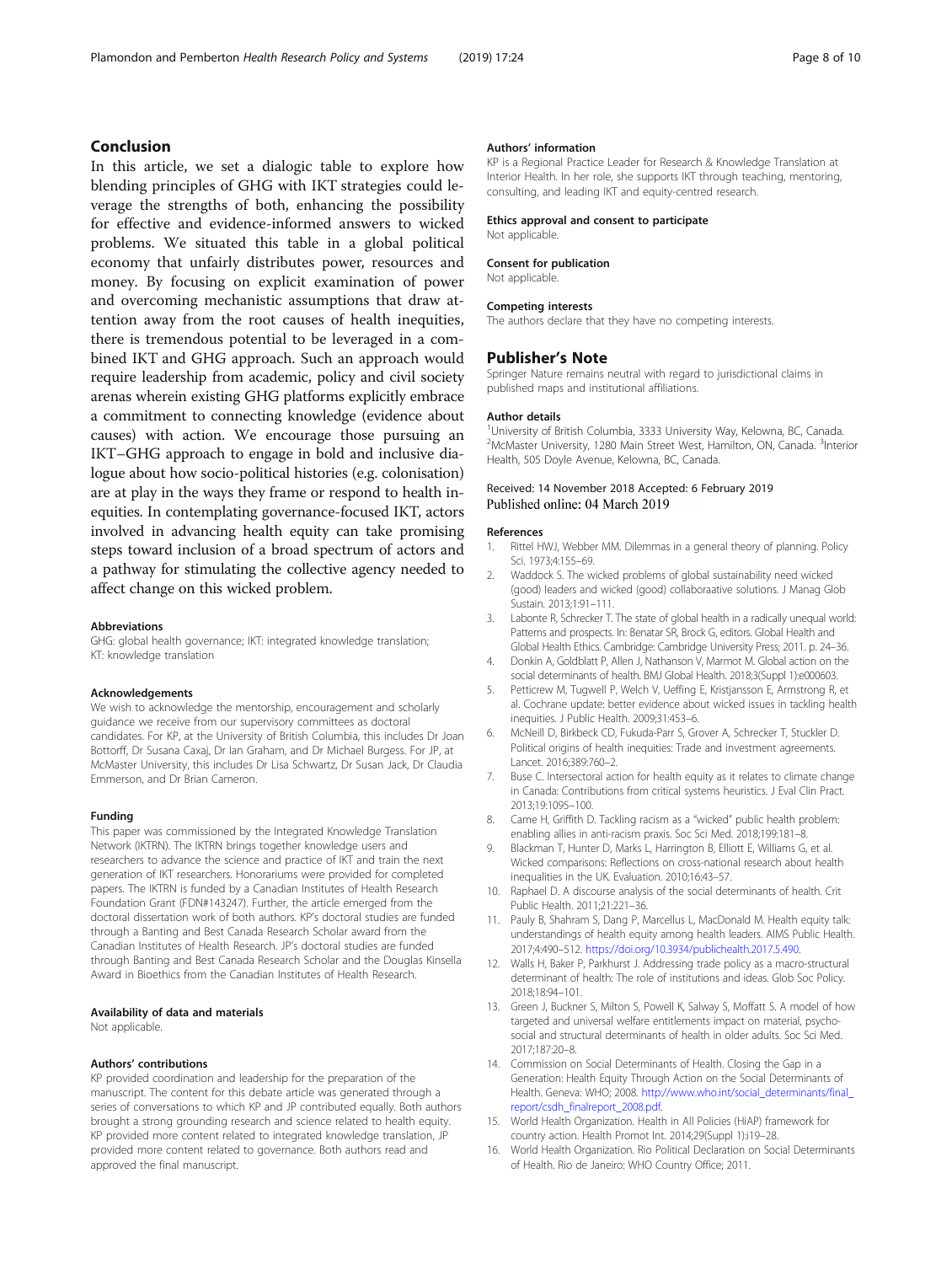- <span id="page-8-0"></span>17. Global Ministerial Forum for Research on Health. Bamako Call to Action on Research for Health: Strengthening Research for Health, Development, and Equity. Bamako; 2008.
- 18. Shankardass K, Muntaner C, Kokkinen L, Shahidi FV, Freiler A, Oneka G, et al. The implementation of Health in All Policies initiatives: a systems framework for government action. Health Res Policy Syst. 2018;16:26.
- 19. Raphael D, Brassolotto J. Understanding action on the social determinants of health: a critical realist analysis of in-depth interviews with staff of nine Ontario public health units. BMC Res Notes. 2015;8:105.
- 20. Jayasinghe S. Conceptualising population health: from mechanistic thinking to complexity science. Emerg Themes Epidemiol. 2011;8:2. [https://doi.org/](https://doi.org/10.1186/1742-7622-8-2) [10.1186/1742-7622-8-2](https://doi.org/10.1186/1742-7622-8-2).
- 21. Rogers KH, Luton R, Biggs H, Biggs R, Blignaut S, Choles AG, et al. Fostering complexity thinking in action research for change in social-ecological systems. Ecol Soc. 2013;18:31. [https://doi.org/10.5751/ES-05330-180231.](https://doi.org/10.5751/ES-05330-180231)
- 22. Labonté R. Health promotion in an age of normative equity and rampant inequality. Int J Health Policy Manag. 2016;5:675–82.
- 23. Cohen BE, Marshall SG. Does public health advocacy seek to redress health inequities? A scoping review. Health Soc Care Community. 2017;25:309–28.
- 24. Brassolotto J, Raphael D, Baldeo N. Epistemological barriers to addressing the social determinants of health among public health professionals in Ontario, Canada: a qualitative inquiry. Crit Public Health. 2013;24:321–36. [https://doi.org/10.1080/09581596.2013.820256.](https://doi.org/10.1080/09581596.2013.820256)
- 25. Graham ID, Logan J, Harrison MB, Straus SE, Tetroe J, Caswell W, et al. Lost in knowledge translation: Time for a map? J Contin Educ Health Prof. 2006; 26:13–24.
- 26. Kothari A, Wathen CN. A critical second look at integrated knowledge translation. Health Policy. 2013;109:187–91.
- 27. Kothari A, Wathen CN. Integrated knowledge translation: digging deeper, moving forward. J Epidemiol Community Health. 2017;71:619–23.
- 28. Ottawa Hospital Research Institute. Integrated Knowledge Translation Research Network. 2018. <https://iktrn.ohri.ca>. Accessed 21 Jan 2018.
- 29. Kickbusch I, Szabo MMC. A new governance space for health. Glob Health Action. 2014;7:23507. <https://doi.org/10.3402/gha.v7.23507>.
- 30. Dodgson R, Lee K, Drager N. Global Health Governance: A conceptual review. Geneva; 2002.
- 31. Kickbusch I. Global health governance challenges 2016: are we ready? Int J Health Policy Manag. 2016;5:349–53. <https://doi.org/10.15171/ijhpm.2016.27>.
- 32. Frenk J, Moon S. Governance challenges in global health. N Engl J Med. 2013;368:936.
- 33. Gostin LO, Mok EA. Grand challenges in global health governance. Br Med Bull. 2009;90:7–18. [https://doi.org/10.1093/bmb/ldp014.](https://doi.org/10.1093/bmb/ldp014)
- 34. Shor I, Freire P. What is the "dialogical method" of teaching? J Educ. 1987; 169:11–31.
- 35. Marmot M. Fair society, healthy lives: The Marmot Review; 2012.
- 36. Ottersen OP, Dasgupta J, Blouin C, Buss P, Chongsuvivatwong V, Frenk J, et al. The political origins of health inequity: Prospects for change. Lancet. 2014;383:630–67.
- 37. Forman L. The ghost Is the machine: How can we visibilize the unseen norms and power of global health? Comment on "Navigating between stealth advocacy and unconscious dogmatism: The challenge of researching the norms, politics and power of global health.". Int J Health Policy Manag. 2015;5:197–9. [https://doi.org/10.15171/ijhpm.2015.206.](https://doi.org/10.15171/ijhpm.2015.206)
- 38. Brown TM, Fee E. Rudolf Carl Virchow: medical scientist, social reformer, role model. Am J Public Health. 2006;96:2104–5. [https://doi.org/10.2105/AJPH.](https://doi.org/10.2105/AJPH.2005.078436) [2005.078436.](https://doi.org/10.2105/AJPH.2005.078436)
- 39. Monteiro LA. Florence Nightingale on public health nursing. Am J Public Health. 1985;75:181–6. [https://doi.org/10.2105/AJPH.75.2.181.](https://doi.org/10.2105/AJPH.75.2.181)
- 40. Plamondon K, Bottorff JL, Graham ID, Caxaj CS. The integration of evidence from the Commission on Social Determinants of Health in the field of eealth equity: a scoping review. Crit Public Health. 2018. [https://doi.org/10.](https://doi.org/10.1080/09581596.2018.1551613) [1080/09581596.2018.1551613.](https://doi.org/10.1080/09581596.2018.1551613)
- 41. Spiegel JM, Breilh J, Yassi A. Why language matters: Insights and challenges in applying a social determination of health approach in a North-South collaborative research program. Glob Health. 2015;11:9.
- 42. SJE M, DEE K. Change Matters: Critical Essays on Moving Social Justice Research from Theory to Policy. Critical Qualitative Research. New York: Peter Lang: 2010.
- 43. Kirkland R, Raphael D. Perpetuating the utopia of health behaviourism: a case study of the Canadian Men's Health Foundation's Don't Change Much initiative. Soc Theory Health. 2017;16:1–19.
- 44. Lucyk K, McLaren L. Taking stock of the social determinants of health: a scoping review. PLoS One. 2017;12(5):e0177306.
- 45. Carey G, Crammond B. Action on the social determinants of health: views from inside the policy process. Soc Sci Med. 2015;128:134–41.
- 46. Gore D, Kothari A. Social determinants of health in Canada: Are healthy living initiatives there yet? A policy analysis. Int J Equity Health. 2012;11:41.
- 47. Raphael D. Beyond policy analysis: the raw politics behind opposition to healthy public policy. Health Promot Int. 2015;30:380–96.
- 48. Raphael D, Brassolotto J, Baldeo N. Ideological and organizational components of differing public health strategies for addressing the social determinants of health. Health Promot Int. 2014;30:855–67.
- 49. Bryant T, Raphael D, Schrecker T, Labonte R. Canada: a land of missed opportunity for addressing the social determinants of health. Health Policy. 2011;101:44–58. [https://doi.org/10.1016/j.healthpol.2010.08.022.](https://doi.org/10.1016/j.healthpol.2010.08.022)
- 50. Raphael D, Curry-Stevens A, Bryant T. Barriers to addressing the social determinants of health: insights from the Canadian experience. Health Policy. 2008;88:222–35. <https://doi.org/10.1016/j.healthpol.2008.03.015>.
- 51. Hanson L. From reflexivity to collectivity: challenging the benevolence narrative in global health. Can Med Educ J. 2017;8:e1–3.
- 52. Baum F, Fisher M. Why behavioural health promotion endures despite its failure to reduce health inequities. Sociol Health Illn. 2014;36:213–25.
- 53. Forman L, Cole DC, Ooms G, Zwarenstein M. Human Rights and Global Health Funding: What Contribution can the Right to Health Make to Sustaining and Extending International Assistance for Health? Global Health Governance. 2012; [https://blogs.shu.edu/ghg/2012/12/31/human-rights](https://blogs.shu.edu/ghg/2012/12/31/human-rights-and-global-health-funding-what-contribution-can-the-right-to-health-make-to-sustaining-and-extending-international-assistance-for-health/)[and-global-health-funding-what-contribution-can-the-right-to-health-make](https://blogs.shu.edu/ghg/2012/12/31/human-rights-and-global-health-funding-what-contribution-can-the-right-to-health-make-to-sustaining-and-extending-international-assistance-for-health/)[to-sustaining-and-extending-international-assistance-for-health/](https://blogs.shu.edu/ghg/2012/12/31/human-rights-and-global-health-funding-what-contribution-can-the-right-to-health-make-to-sustaining-and-extending-international-assistance-for-health/). Accessed 10 Jan 2018.
- 54. Baptiste D, Kapungu C, Khare MH, Lewis Y, Barlow-Mosha L. Integrating women's human rights into global health research: An action framework. J Women's Health. 2010;19:2091–9. <https://doi.org/10.1089/jwh.2010.2119>.
- 55. Popay J. The knowledge needed to deliver social justice and health equity. Int J Qual Methods. 2012;11:59–60.
- 56. Lavis JN. Research, public policymaking, and knowledge-translation processes: Canadian efforts to build bridges. J Contin Educ Health Prof. 2006;26:37–45. <https://doi.org/10.1002/chp.49>.
- 57. Pauly BB, MacDonald M, Hancock T, Martin W, Perkin K. Reducing health inequities: the contribution of core public health services in BC. BMC Public Health. 2013;13:550.
- 58. Davison CM, Ndumbe-Eyoh S, Clement C. Critical examination of knowledge to action models and implications for promoting health equity. Int J Equity Health. 2015;14:49. [https://doi.org/10.1186/s12939-015-0178-7.](https://doi.org/10.1186/s12939-015-0178-7)
- Milat AJ, Li B. Narrative review of frameworks for translating research evidence into policy and practice. Public Health Res Pract. 2017;27:13.
- 60. Bowen S, Botting I, Graham ID, Huebner L. Beyond "Two Cultures": Guidance for establishing effective researcher/health system partnerships. Int J Health Policy Manag. 2016;6:27–42.
- 61. Rose G. Situating knowledges: positionality, reflexivities and other tactics. Prog Hum Geogr. 1997;21:305–20. [https://doi.org/10.1191/](https://doi.org/10.1191/030913297673302122) [030913297673302122](https://doi.org/10.1191/030913297673302122).
- 62. Bowen S, Graham ID. From knowledge translation to engaged scholarship: promoting research relevance and utilization. Arch Phys Med Rehabil. 2013; 94(1 Suppl):S3.
- 63. Gibbons M. The New Production of Knowledge: The Dynamics of Science and Research in Contemporary Societies. Thousand Oaks, London: SAGE Publications; 1994.
- 64. Bowen S, Martens P. Demystifying knowledge translation: learning from the community. J Health Serv Res Policy. 2005;10:203–11.
- 65. Bowen S. Engaged scholarship, knowledge translation, and PR. In: Higginbottom G, Liamputtong P, editors. Participatory Qualitative Research Methodologies in Health. Thousand Oaks, London: SAGE; 2015. p. 183–99.
- 66. Pettman TL, Armstrong R, Pollard B, Evans R, Stirrat A, Scott I, et al. Using evidence in health promotion in local government: contextual realities and opportunities. Health Promot J Aust. 2013;24:72–5. [https://](https://doi.org/10.1071/HE12902) [doi.org/10.1071/HE12902](https://doi.org/10.1071/HE12902).
- 67. Kontos PC, Poland BD. Mapping new theoretical and methodological terrain for knowledge translation: contributions from critical realism and the arts. Implement Sci. 2009;4:1. [https://doi.org/10.1186/1748-](https://doi.org/10.1186/1748-5908-4-1) [5908-4-1.](https://doi.org/10.1186/1748-5908-4-1)
- 68. Best A, Holmes B. Systems thinking, knowledge, and action: towards better models and methods. Policy Press. 2010;6:145–59.